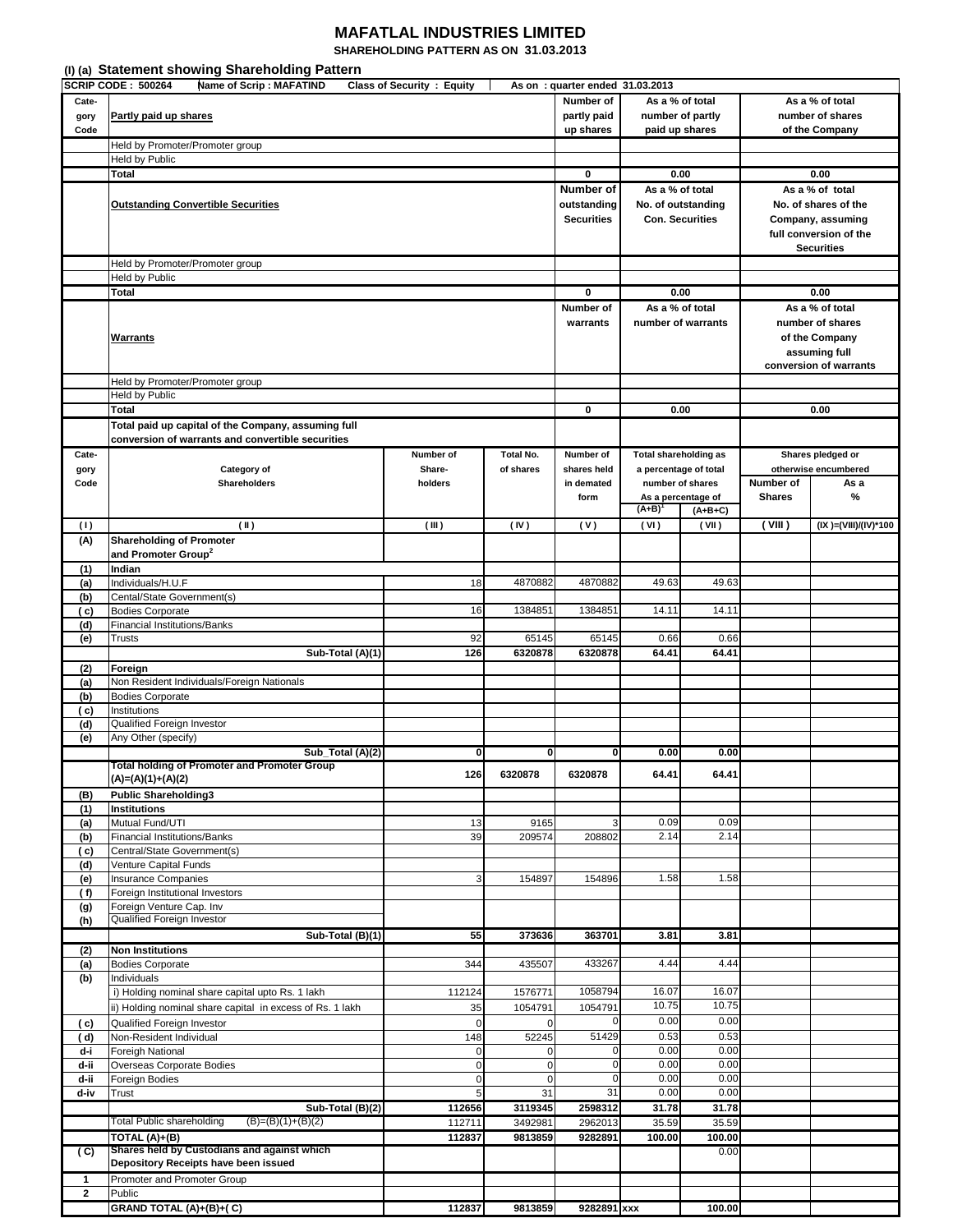**(I) (b) Statement showing holding of securities (including shares,warrants,convertible securities) of persons belonging to the category "Promoter and Promoter Group"**

|        |                                                                                | <b>Details of Shares held</b> |                                           | Encumbered shares(*) |                           | <b>Details of warrants</b>                                                                  |          | (Details) of convertible<br>securities                                                 |                    | <b>Total shares</b><br>(including<br>underlying<br>shares                            |                                                                                                                   |
|--------|--------------------------------------------------------------------------------|-------------------------------|-------------------------------------------|----------------------|---------------------------|---------------------------------------------------------------------------------------------|----------|----------------------------------------------------------------------------------------|--------------------|--------------------------------------------------------------------------------------|-------------------------------------------------------------------------------------------------------------------|
| Sr.No. | Name of the shareholder                                                        | No of Shares held             | As a % of<br>grand total<br>$(A)+(B)+(C)$ | <b>Number</b>        | As a                      | As a % of<br>grand total<br>$(A)+(B)+(C)$ No of<br>of sub-<br>Percentage clause (I)(a) held | warrants | As a % of<br>total number Number of<br>of warrants convertible<br>of the same<br>class | securities<br>held | As a % of<br>total<br>number of<br>convertible<br>securities of<br>the same<br>class | assuming full<br>conversion of<br>warrants and<br>convertible<br>securities as a<br>% of diluted<br>share capital |
| (1)    | $(\parallel)$                                                                  | (III)                         | (IV)                                      | (V)                  | $(TV) =$<br>(V)/(III)*100 | (VII)                                                                                       | (VIII)   | (IX)                                                                                   | (X)                | (XI)                                                                                 | (XII)                                                                                                             |
|        | 1 RUPAL VISHAD MAFATLAL                                                        | 1203465                       | 12.26                                     |                      |                           |                                                                                             |          |                                                                                        |                    |                                                                                      | 12.26                                                                                                             |
|        | 2 REKHA HRISHIKESH MAFATLAL                                                    | 804283                        | 8.20                                      |                      |                           |                                                                                             |          |                                                                                        |                    |                                                                                      | 8.20                                                                                                              |
|        | 3 PRIYAVRAT HRISHIKESH MAFATLAL                                                | 554232                        | 5.65                                      |                      |                           |                                                                                             |          |                                                                                        |                    |                                                                                      | 5.65                                                                                                              |
|        | 4 ANJALI HRISHIKESH MAFATLAL                                                   | 150999                        | 1.54                                      |                      |                           |                                                                                             |          |                                                                                        |                    |                                                                                      | 1.54                                                                                                              |
|        | 5 AARTI HRISHIKESH MAFATLAL                                                    | 102512                        | 1.04                                      |                      |                           |                                                                                             |          | $\triangle$                                                                            |                    |                                                                                      | 1.04                                                                                                              |
|        | 6 A.N. MAFATLAL KARTA OF A.N.M. HUF 4 MAFATLAL                                 | 5585                          | 0.06                                      |                      |                           |                                                                                             |          |                                                                                        |                    |                                                                                      | 0.06                                                                                                              |
|        | 7 MAITHILI N DESAI                                                             | 3303                          | 0.03                                      |                      |                           |                                                                                             |          |                                                                                        |                    |                                                                                      | 0.03                                                                                                              |
|        | 8 AARTI MANISH CHADHA                                                          | 1830                          | 0.02                                      |                      |                           |                                                                                             |          |                                                                                        |                    |                                                                                      | 0.02                                                                                                              |
|        | 9 ANJALI KUNAL AGARWAL                                                         | 1830                          | 0.02                                      |                      |                           |                                                                                             |          |                                                                                        |                    |                                                                                      | 0.02                                                                                                              |
|        | 10 NARENDRA DHARMSINH DESAI                                                    | 1611                          | 0.02                                      |                      |                           |                                                                                             |          |                                                                                        |                    |                                                                                      | 0.02                                                                                                              |
|        | 11 P.A.MAFATLAL AS KARTA OF P.A.M. HUF 1 MAFATLAL                              | 1455                          | 0.01                                      |                      |                           |                                                                                             |          |                                                                                        |                    |                                                                                      | 0.01                                                                                                              |
|        | 12 ARVIND N MAFATLAL                                                           | 1173                          | 0.01                                      |                      |                           |                                                                                             |          |                                                                                        |                    |                                                                                      | 0.01                                                                                                              |
|        | 13 VISHAD P.MAFATLAL PAM HUF1 P MAFATLAL                                       | 455                           | 0.00                                      |                      |                           |                                                                                             |          |                                                                                        |                    |                                                                                      | 0.00                                                                                                              |
|        | 14 SUSHILABEN ARVIND PRASAD MAFATLAL<br>15 CHETNA PADMANABH MAFATLAL           | 297                           | 0.00                                      |                      |                           |                                                                                             |          |                                                                                        |                    |                                                                                      | 0.00                                                                                                              |
|        | 16 VISHAD PADMANABH MAFATLAL                                                   | 204<br>121158                 | 0.00<br>12.35                             |                      |                           |                                                                                             |          |                                                                                        |                    |                                                                                      | 0.00<br>12.35                                                                                                     |
|        | 17 HRISHIKESH ARVIND MAFATLAL                                                  | 821577                        | 8.37                                      |                      |                           |                                                                                             |          |                                                                                        |                    |                                                                                      | 8.37                                                                                                              |
|        | 18 HRISHIKESH ARVIND MAFATLAL                                                  | 4490                          | 0.05                                      |                      |                           |                                                                                             |          |                                                                                        |                    |                                                                                      | 0.05                                                                                                              |
|        | <b>Sub Total</b>                                                               | 4870882                       | 49.63                                     |                      |                           |                                                                                             |          |                                                                                        |                    |                                                                                      | 49.63                                                                                                             |
|        | 1 NOCIL LIMITED                                                                | 566320                        | 5.77                                      |                      |                           |                                                                                             |          |                                                                                        |                    |                                                                                      | 5.77                                                                                                              |
|        | 2 MAFATLAL IMPEX PRIVATE LTD                                                   | 352643                        | 3.59                                      |                      |                           |                                                                                             |          |                                                                                        |                    |                                                                                      | 3.59                                                                                                              |
|        | 3 SUREMI TRADING PRIVATE LIMITED                                               | 242913                        | 2.48                                      |                      |                           |                                                                                             |          |                                                                                        |                    |                                                                                      | 2.48                                                                                                              |
|        | 4 MAFATLAL EXIM PVT. LTD.                                                      | 107807                        | 1.10                                      |                      |                           |                                                                                             |          |                                                                                        |                    |                                                                                      | 1.10                                                                                                              |
|        | 5 MAFATLAL IMPEX PRIVATE LIMITED                                               | 41085                         | 0.42                                      |                      |                           |                                                                                             |          |                                                                                        |                    |                                                                                      | 0.42                                                                                                              |
|        | <b>6 ARVI ASSOCIATES PVT LTD</b>                                               | 25259                         | 0.26                                      |                      |                           |                                                                                             |          |                                                                                        |                    |                                                                                      | 0.26                                                                                                              |
|        | 7 GAYATRI PESTICHEM MFG PVT LTD                                                | 22305                         | 0.23                                      |                      |                           |                                                                                             |          |                                                                                        |                    |                                                                                      | 0.23                                                                                                              |
|        | 8 MAFATLAL EXIM PRIVATE LIMITED                                                | 18400                         | 0.19                                      |                      |                           |                                                                                             |          |                                                                                        |                    |                                                                                      | 0.19                                                                                                              |
|        | 9 PAMIL INVESTMENTS PRIVATE LIMITED                                            | 4197                          | 0.04                                      |                      |                           |                                                                                             |          |                                                                                        |                    |                                                                                      | 0.04                                                                                                              |
|        | 10 SUSHRIPADA INVESTMENTS PRIVATE LIMITED                                      | 2269                          | 0.02                                      |                      |                           |                                                                                             |          |                                                                                        |                    |                                                                                      | 0.02                                                                                                              |
|        | 11 SUREMI TRADING PRIVATE LIMITED                                              | 1225                          | 0.01                                      |                      |                           |                                                                                             |          |                                                                                        |                    |                                                                                      | 0.01                                                                                                              |
|        | 12 VIBHADEEP INVESTMENT AND TRADING LIMITED                                    | 388                           | 0.00                                      |                      |                           |                                                                                             |          |                                                                                        |                    |                                                                                      | 0.00                                                                                                              |
|        | 13 SUMIL HOLDINGS PRIVATE LTD                                                  | 10                            | 0.00                                      |                      |                           |                                                                                             |          |                                                                                        |                    |                                                                                      | 0.00                                                                                                              |
|        | 14 MILAP TEXCHEM PRIVATE LIMITED<br>15 MILEKHA TEXCHEM COMPANY PRIVATE LIMITED | 10<br>10                      | 0.00<br>0.00                              |                      |                           |                                                                                             |          |                                                                                        |                    |                                                                                      | 0.00<br>0.00                                                                                                      |
|        | 16 SHAMIR TEXCHEM PRIVATE LIMITED                                              | 10                            | 0.00                                      |                      |                           |                                                                                             |          |                                                                                        |                    |                                                                                      | 0.00                                                                                                              |
|        | <b>Sub Total</b>                                                               | 1384851                       | 14.11                                     |                      |                           |                                                                                             |          |                                                                                        |                    |                                                                                      | 14.11                                                                                                             |
|        | 1 SHETH MAFATLAL GAGALBHAI FOUNDATION TRUSTNO 2                                | 786                           | 0.01                                      |                      |                           |                                                                                             |          |                                                                                        |                    |                                                                                      | 0.01                                                                                                              |
|        | 2 SHETH MAFATLAL GAGALBHAI FOUNDATION TRUSTNO.3                                | 786                           | 0.01                                      |                      |                           |                                                                                             |          |                                                                                        |                    |                                                                                      | 0.01                                                                                                              |
|        | 3 SHETH MAFATLAL GAGALBHAI FOUNDATION TRUST NO 10                              | 786                           | 0.01                                      |                      |                           |                                                                                             |          |                                                                                        |                    |                                                                                      | 0.01                                                                                                              |
|        | 4 SHETH MAFATLAL GAGALBHAI FOUNDATION TRUST NO 9                               | 786                           | 0.01                                      |                      |                           |                                                                                             |          |                                                                                        |                    |                                                                                      | 0.01                                                                                                              |
|        | 5 SHETH MAFATLAL GAGALBHAI FOUNDATION TRUST NO22                               | 786                           | 0.01                                      |                      |                           |                                                                                             |          |                                                                                        |                    |                                                                                      | 0.01                                                                                                              |
|        | 6 SHETH MAFATLAL GAGALBHAI FOUNDATION TRUST NO 20                              | 786                           | 0.01                                      |                      |                           |                                                                                             |          |                                                                                        |                    |                                                                                      | 0.01                                                                                                              |
|        | 7 SHETH MAFATLAL GAGALBHAI FOUNDATION TRUST NO 5                               | 786                           | 0.01                                      |                      |                           |                                                                                             |          |                                                                                        |                    |                                                                                      | 0.01                                                                                                              |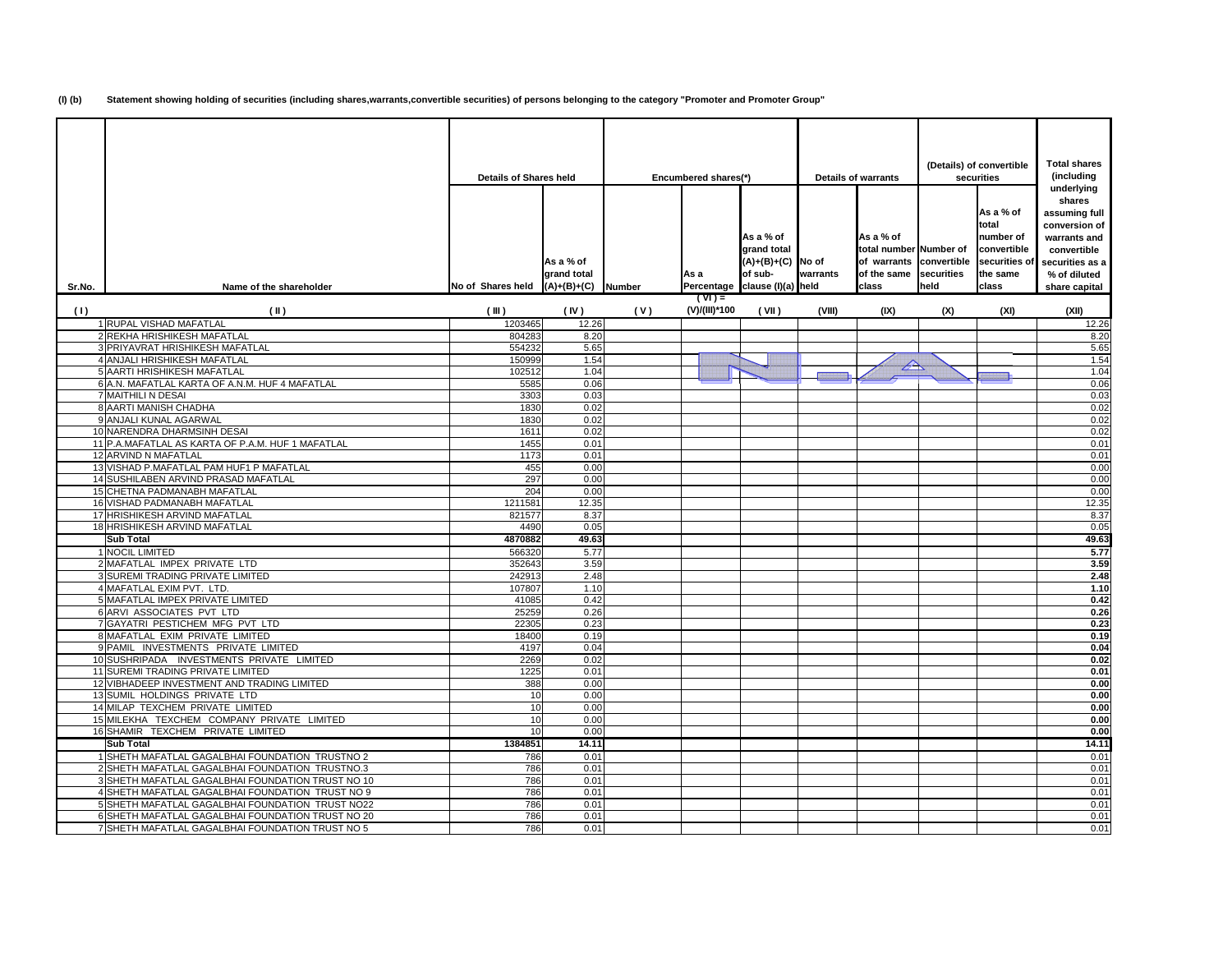| 8 SHETH MAFATLAL GAGALBHAI FOUNDATION TRUST NO 7                                                       | 786        | 0.01         |  |  |  | 0.01         |
|--------------------------------------------------------------------------------------------------------|------------|--------------|--|--|--|--------------|
| 9 SHRI HRISHIKESH ARVIND MAFATLAL PUBLIC                                                               | 786        | 0.01         |  |  |  | 0.01         |
| CHARITABLE TRUST NO 1                                                                                  |            |              |  |  |  |              |
| 10 SHRI ARVIND N MAFATLAL PUBLIC CHARITABLE TRUST                                                      | 786        | 0.01         |  |  |  |              |
|                                                                                                        |            |              |  |  |  | 0.01         |
| NO <sub>7</sub>                                                                                        |            |              |  |  |  |              |
| 11 SHRI ARVIND N MAFATLAL PUBLIC CHARITABLE TRUST                                                      | 786        | 0.01         |  |  |  | 0.01         |
| NO 6                                                                                                   |            |              |  |  |  |              |
| 12 SHRI PADMANABH ARVIND MAFATLAL PUBLIC                                                               | 786        | 0.01         |  |  |  | 0.01         |
| CHARITABLE TRUST NO 1                                                                                  |            |              |  |  |  |              |
| 13 SHRI PADMANABH ARVIND MAFATLAL PUBLIC                                                               | 786        | 0.01         |  |  |  | 0.01         |
| <b>CHARITABLE TRUST NO 2</b>                                                                           |            |              |  |  |  |              |
| 14 SHRI PADMANABH ARVIND MAFATLAL PUBLIC                                                               | 786        | 0.01         |  |  |  | 0.01         |
| CHARITABLE TRUST NO 3                                                                                  |            |              |  |  |  |              |
| 15 NAVINCHANDRA MAFATLAL CHARITY TRUST NO 11                                                           | 786        | 0.01         |  |  |  | 0.01         |
| 16 NAVINCHANDRA MAFATLAL CHARITY TRUST NO 2                                                            | 786        | 0.01         |  |  |  | 0.01         |
| 17 NAVINCHANDRA MAFATLAL CHARITY TRUST NO 3                                                            | 786        | 0.01         |  |  |  | 0.01         |
| 18 NAVINCHANDRA MAFATLAL CHARITY TRUST NO 6                                                            | 786        | 0.01         |  |  |  | 0.01         |
| 19 NAVINCHANDRA MAFATLAL CHARITY TRUST NO 12                                                           | 786        | 0.01         |  |  |  | 0.01         |
| 20 NAVINCHANDRA MAFATLAL CHARITY TRUST NO 13                                                           | 786        | 0.01         |  |  |  | 0.01         |
| 21 NAVINCHANDRA MAFATLAL CHARITY TRUST NO 15                                                           | 786        | 0.01         |  |  |  | 0.01         |
| 22 SHRI PRANSUKHLAL CHARITY TRUST NO 3                                                                 | 786        | 0.01         |  |  |  | 0.01         |
| 23 SHRI PRANSUKHLAL CHARITY TRUST NO 2                                                                 | 786        | 0.01         |  |  |  | 0.01         |
| 24 NAVINCHANDRA MAFATLAL CHARITY TRUST NO 4                                                            | 786        | 0.01         |  |  |  | 0.01         |
| 25 NAVINCHANDRA MAFATLAL CHARITY TRUST NO 7                                                            | 786        | 0.01         |  |  |  | 0.01         |
|                                                                                                        | 786        | 0.01         |  |  |  |              |
| 26 NAVINCHANDRA MAFATLAL CHARITY TRUST NO 14                                                           |            |              |  |  |  | 0.01         |
| 27 NAVINCHANDRA MAFATLAL CHARITY TRUST NO 5                                                            | 786        | 0.01         |  |  |  | 0.01         |
| 28 SHRI ARVIND N MAFATLAL PUBLIC CHARITABLE TRUST                                                      | 786        | 0.01         |  |  |  | 0.01         |
| NO 2                                                                                                   |            |              |  |  |  |              |
| 29 SHRI PADMANABH ARVIND MAFATLAL PUBLIC                                                               | 786        | 0.01         |  |  |  | 0.01         |
| CHARITABLE TRUST NO 4                                                                                  |            |              |  |  |  |              |
| 30 SHRI PADMANABH ARVIND MAFATLAL PUBLIC                                                               | 786        | 0.01         |  |  |  | 0.01         |
| CHARITABLE TRUST NO 5                                                                                  |            |              |  |  |  |              |
| 31 NAVINCHANDRA MAFATLAL CHARITY TRUST NO 9                                                            | 786        | 0.01         |  |  |  | 0.01         |
| 32 SHETH MAFATLAL GAGALBHAI FOUNDATION TRUST NO 12                                                     | 786        | 0.01         |  |  |  | 0.01         |
| 33 SHETH MAFATLAL GAGALBHAI FOUNDATION TRUST NO 13                                                     | 786        | 0.01         |  |  |  | 0.01         |
| 34 SHETH MAFATLAL GAGALBHAI FOUNDATION TRUST NO 6                                                      | 786        | 0.01         |  |  |  | 0.01         |
| 35 SHRI HRISHIKESH ARVIND MAFATLAL PUBLIC                                                              | 786        | 0.01         |  |  |  | 0.01         |
| CHARITABLE TRUST NO 2                                                                                  |            |              |  |  |  |              |
| 36 SHETH MAFATLAL GAGALBHAI FOUNDATION TRUST NO 8                                                      | 786        | 0.01         |  |  |  | 0.01         |
| 37 SHRI HRISHIKESH ARVIND MAFATLAL PUBLIC                                                              | 786        | 0.01         |  |  |  | 0.01         |
| CHARITABLE TRUST NO 3                                                                                  |            |              |  |  |  |              |
| 38 SHRI HRISHIKESH ARVIND MAFATLAL PUBLIC                                                              | 786        | 0.01         |  |  |  | 0.01         |
| CHARITABLE TRUST NO 4                                                                                  |            |              |  |  |  |              |
| 39 SHRI HRISHIKESH ARVIND MAFATLAL PUBLIC                                                              | 786        | 0.01         |  |  |  | 0.01         |
| CHARITABLE TRUST NO 5                                                                                  |            |              |  |  |  |              |
| 40 SETH MAFATLAL GAGALBHAI FOUNDATION TRUST NO 11                                                      | 786        | 0.01         |  |  |  | 0.01         |
| 41 SHRI ARVIND N MAFATLAL PUBLIC CHARITABLE TRUST                                                      | 786        | 0.01         |  |  |  | 0.01         |
| NO <sub>8</sub>                                                                                        |            |              |  |  |  | 0.00         |
| 42 SHRI ARVIND N MAFATLAL PUBLIC CHARITABLE TRUST                                                      | 786        | 0.01         |  |  |  | 0.01         |
| NO 5                                                                                                   |            |              |  |  |  |              |
| 43 SHRI ARVIND N MAFATLAL PUBLIC CHARITABLE TRUST                                                      | 786        | 0.01         |  |  |  | 0.01         |
| NO 4                                                                                                   |            |              |  |  |  |              |
| 44 SHRI PRANSUKHLAL CHARITY TRUST NO 5                                                                 | 786        | 0.01         |  |  |  | 0.01         |
| 45 SHRI PRANSUKHLAL CHARITY TRUST NO 4                                                                 | 786        | 0.01         |  |  |  | 0.01         |
| 46 SHRI HRISHIKESH ARVIND MAFATLAL PUBLIC                                                              | 786        | 0.01         |  |  |  | 0.01         |
| CHARITBALE TRUST NO 6                                                                                  |            |              |  |  |  |              |
| 47 SETH MAFATLAL GAGALBHAI FOUNDATION TRUST N0.4                                                       | 786        | 0.01         |  |  |  | 0.01         |
| 48 NAVINCHANDRA MAFATLAL CHARITY TRUST N0 8                                                            | 786        | 0.01         |  |  |  | 0.01         |
| 49 NAVINCHANDRA MAFATLAL CHARITY TRUST NO 10                                                           | 786        |              |  |  |  | 0.01         |
|                                                                                                        |            | 0.01         |  |  |  |              |
| 50 SHRI ARVIND N MAFATLAL PUBLIC CHARITABLE TRUST                                                      | 786<br>786 | 0.01<br>0.01 |  |  |  | 0.01         |
| 51 SETH MAFATLAL GAGALBHAI FOUNDATION TRUST N0 14                                                      |            |              |  |  |  | 0.01         |
| 52 SETH MAFATLAL GAGALBHAI FOUNDATION TRUST N0 17<br>53 SETH MAFATLAL GAGALBHAI FOUNDATION TRUST N0 16 | 786<br>786 | 0.01<br>0.01 |  |  |  | 0.01         |
| 54 SHRI ARVIND N MAFATLAL PUBLIC CHARITABLE TRUST                                                      | 786        |              |  |  |  | 0.01<br>0.01 |
|                                                                                                        |            | 0.01         |  |  |  |              |
| NO 3                                                                                                   |            |              |  |  |  |              |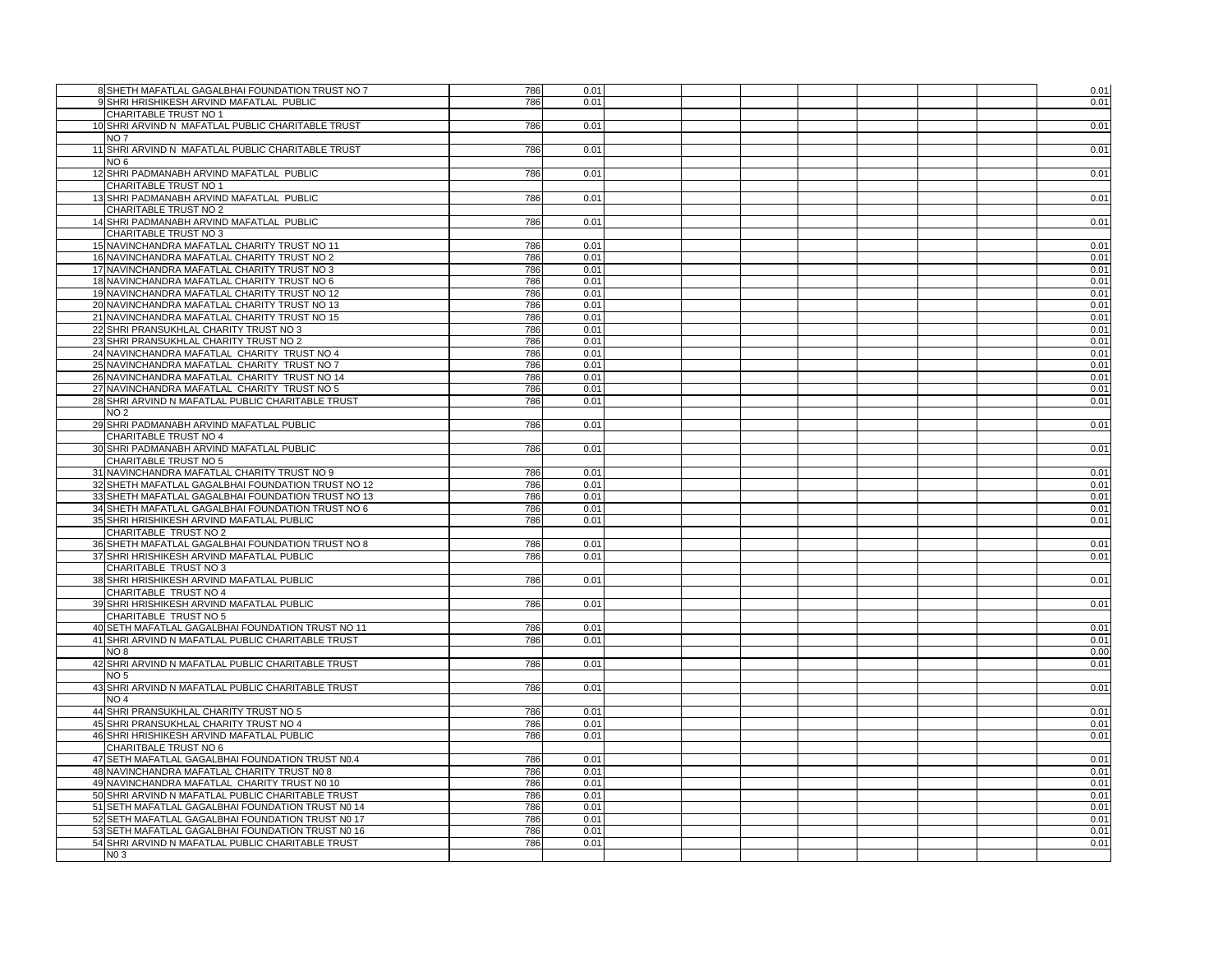| 55 SHETH MAFATLAL GAGALBHAI FOUNDATION TRUST       | 786 | 0.01 |  |  |  | 0.01 |
|----------------------------------------------------|-----|------|--|--|--|------|
| <b>NO.19</b>                                       |     |      |  |  |  |      |
| 56 SHRI PRANSUKHLAL CHARITY TRUST NO 6             | 786 | 0.01 |  |  |  | 0.01 |
| 57 SHETH MAFATLAL GAGALBHAI FOUNDATION TRUST NO 21 | 786 | 0.01 |  |  |  | 0.01 |
| 58 SHRI PRANSUKHLAL CHARITY TRUST                  | 786 | 0.01 |  |  |  | 0.01 |
| 59 SHETH MAFATLAL GAGALBHAI FOUNDATION TRUST NO 18 | 786 | 0.01 |  |  |  | 0.01 |
| 60 SHETH MAFATLAL GAGALBHAI FOUNDATION TRUST NO 15 | 786 | 0.01 |  |  |  | 0.01 |
| 61 SHRI PADMANABH ARVIND MAFATLAL PUBLIC           | 786 | 0.01 |  |  |  | 0.01 |
| CHARITABLE TRUST NO 6                              |     |      |  |  |  |      |
| 62 MRS SUSHILA ARVIND MAFATLAL PUBLIC CHARITABLE   | 624 | 0.01 |  |  |  | 0.01 |
| TRUST NO 1                                         |     |      |  |  |  | 0.00 |
| 63 MRS SUSHILA ARVIND MAFATLAL PUBLIC CHARITABLE   | 624 | 0.01 |  |  |  | 0.01 |
| TRUST NO 2                                         |     |      |  |  |  |      |
| 64 MRS SUSHILA ARVIND MAFATLAL PUBLIC CHARITABLE   | 624 | 0.01 |  |  |  | 0.01 |
| TRUST NO 3                                         |     |      |  |  |  |      |
| 65 VISHAD PADMANABH MAFATLAL PUBLIC CHARITABLE     | 624 | 0.01 |  |  |  | 0.01 |
| TRUST NO 4                                         |     |      |  |  |  |      |
| 66 MRS REKHA HRISHIKESH MAFATLAL PUBLIC CHARITABLE | 624 | 0.01 |  |  |  | 0.01 |
| TRUST NO 1                                         |     |      |  |  |  |      |
| 67 MRS REKHA HRISHIKESH MAFATLAL PUBLIC CHARITABLE | 624 | 0.01 |  |  |  | 0.01 |
| TRUST NO 5                                         |     |      |  |  |  |      |
| 68 MRS REKHA HRISHIKESH MAFATLAL PUBLIC CHARITABLE | 624 | 0.01 |  |  |  | 0.01 |
| TRUST NO 4                                         |     |      |  |  |  |      |
| 69 MRS REKHA HRISHIKESH MAFATLAL PUBLIC CHARITABLE | 624 | 0.01 |  |  |  | 0.01 |
| TRUST NO 3                                         |     |      |  |  |  |      |
| 70 MRS REKHA HRISHIKESH MAFATLAL PUBLIC CHARITABLE | 624 | 0.01 |  |  |  | 0.01 |
| TRUST NO 2                                         |     |      |  |  |  |      |
| 71 MRS SUSHILA ARVIND MAFATLAL PUBLIC CHARITABLE   | 624 | 0.01 |  |  |  | 0.01 |
| TRUST N0.4                                         |     |      |  |  |  |      |
| 72 MRS. SUSHILA ARVIND MAFATLAL PUBLIC CHARITABLE  | 624 | 0.01 |  |  |  | 0.01 |
| TRUST N0.5                                         |     |      |  |  |  |      |
| 73 MRS MILONI PADMANABH MAFATLAL PUBLIC CHARITABLE | 624 | 0.01 |  |  |  | 0.01 |
| TRUST NO 1                                         |     |      |  |  |  |      |
| 74 MRS MILONI PADMANABH MAFATLAL PUBLIC CHARITABLE | 624 | 0.01 |  |  |  | 0.01 |
| TRUST NO 2                                         |     |      |  |  |  |      |
| 75 MRS MILONI PADMANABH MAFATLAL PUBLIC CHARITABLE | 624 | 0.01 |  |  |  | 0.01 |
| TRUST NO 4                                         |     |      |  |  |  |      |
| 76 VISHAD P MAFATLAL PUBLIC CHARITABLE TRUST N0.1  | 624 | 0.01 |  |  |  | 0.01 |
| 77 MRS MILONI PADMANABH MAFATLAL PUBLIC CHARITABLE | 624 | 0.01 |  |  |  | 0.01 |
| TRUST NO.3                                         |     |      |  |  |  |      |
| 78 VISHAD PADMANABH MAFATLAL PUBLIC CHARITABLE     | 624 | 0.01 |  |  |  | 0.01 |
| TRUST NO 2                                         |     |      |  |  |  |      |
| 79 VISHAD PADMANABH MAFATLAL PUBLIC CHARITABLE     | 624 | 0.01 |  |  |  | 0.01 |
| TRUST NO-3                                         |     |      |  |  |  |      |
| 80 SHRI PADMAKESH PUBLIC CHARITY TRUST NO 4        | 542 | 0.01 |  |  |  | 0.01 |
| 81 SHRI PADMAKESH PUBLIC CHARITY TRUST NO 3        | 542 | 0.01 |  |  |  | 0.01 |
| 82 SHRI PADMAKESH PUBLIC CHARITY TRUST NO 2        | 542 | 0.01 |  |  |  | 0.01 |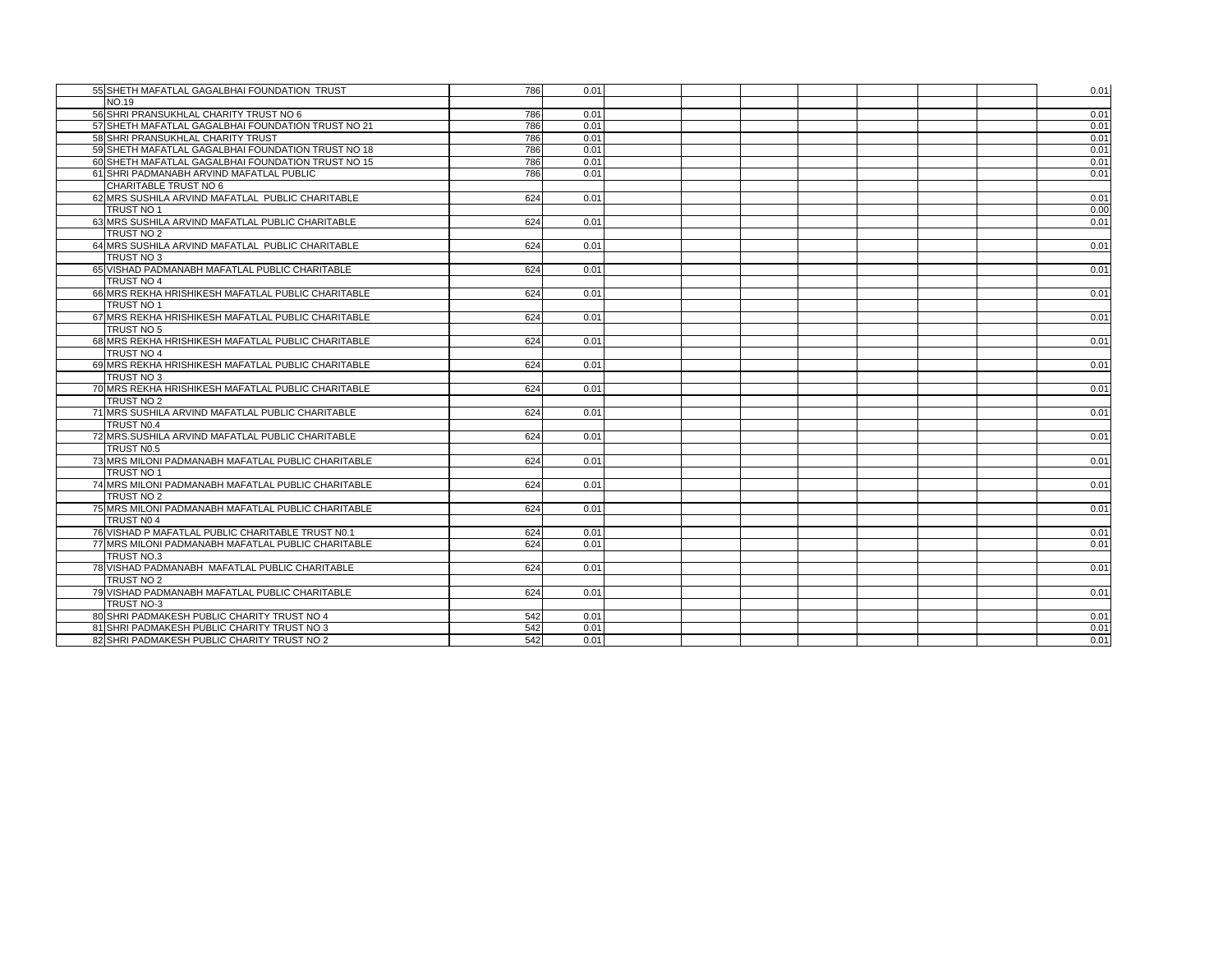| 83 SHRI PADMAKESH PUBLIC CHARITY TRUST NO 1        | 542     | 0.01  |  |  |  | 0.01  |
|----------------------------------------------------|---------|-------|--|--|--|-------|
| 84 SHRI RISHIPAD PUBLIC CHARITY TRUST NO 3         | 542     | 0.01  |  |  |  | 0.01  |
| 85 SHRI RISHIPAD PUBLIC CHARITY TRUST NO 2         | 542     | 0.01  |  |  |  | 0.01  |
| 86 SHRI RISHIPAD PUBLIC CHARITY TRUST NO 4         | 542     | 0.01  |  |  |  | 0.01  |
| 87 SHRI RISHIPAD PUBLIC CHARITY TRUST N0.1         | 542     | 0.01  |  |  |  | 0.01  |
| 88 MRS. VIJAYALAXMI NAVINCHANDRA MAFATLAL PUBLIC   | 393     | 0.00  |  |  |  | 0.00  |
| CHARITY TRUST NO 16                                |         |       |  |  |  |       |
| 89 MRS VIJAYALAXMI NAVINCHANDRA MAFATLAL PUBLIC    | 393     | 0.00  |  |  |  | 0.00  |
| CHARITY TRUST NO 19                                |         |       |  |  |  |       |
| 90 MRS VIJAYALAXMI NAVINCHANDRA MAFATLAL PUBLIC    | 393     | 0.00  |  |  |  | 0.00  |
| CHARITY TRUST NO 20                                |         |       |  |  |  |       |
| 91 MAITHILIBEN N DESAI                             | 256     | 0.00  |  |  |  | 0.00  |
| 92 MRS MILONI PADMANABH MAFATLAL PUBLIC CHARITABLE | 196     | 0.00  |  |  |  | 0.00  |
| TRUST NO 5                                         |         |       |  |  |  |       |
| <b>Sub Total</b>                                   | 65145   | 0.66  |  |  |  | 0.66  |
| <b>TOTAL</b>                                       | 6320878 | 64.41 |  |  |  | 64.41 |

**(\*) The term "encumbrance" has the same meaning as assigned to it in regulation 28(3) of the SAST Regulations , 2011**

**(I)(c)(i) Statement showing holding of securities (including shares,warrants,convertible securities) of persons belonging to the category "Public" and holding more than 1% of the total number of shares.**

| Sr.No. | Name of the shareholder                  | <b>Number of shares</b><br>held | Shares as a<br>percentage<br>of total<br>number of<br>shares {i.e.,<br><b>Grand Total</b><br>$(A)+(B)+(C)$<br>{indicated in<br><b>Statement at</b><br>para (I)(a)<br>above} | <b>Details of warrants</b><br>No of warrants<br>held | As a % of<br>total<br>number of<br>warrants of<br>the same<br>class | Number of<br>convertible<br>securities<br>held | Details of convertible<br>securities<br>% w.r.t.<br>total<br>number of<br>convertible<br>securities<br> of<br>the same<br>class | <b>Total shares</b><br>(including<br>underlying<br>shares<br>assuming<br>full<br>conversion<br>of warrants<br>and<br>convertible<br>securities as<br>a % of<br>diluted<br>share capital |
|--------|------------------------------------------|---------------------------------|-----------------------------------------------------------------------------------------------------------------------------------------------------------------------------|------------------------------------------------------|---------------------------------------------------------------------|------------------------------------------------|---------------------------------------------------------------------------------------------------------------------------------|-----------------------------------------------------------------------------------------------------------------------------------------------------------------------------------------|
|        | <b>BHARAT JAYANTILAL PATEL</b>           | 231841                          | 2.36                                                                                                                                                                        |                                                      |                                                                     |                                                |                                                                                                                                 | 2.36                                                                                                                                                                                    |
|        | 2 STATE BANK OF INDIA                    | 168428                          | 1.72                                                                                                                                                                        |                                                      |                                                                     |                                                | $\overline{\triangle}$                                                                                                          | 1.72                                                                                                                                                                                    |
|        | <b>ACIRA CONSULTANCY PRIVATE LIMITED</b> | 150000                          | 1.53                                                                                                                                                                        |                                                      |                                                                     |                                                |                                                                                                                                 | 1.53                                                                                                                                                                                    |
|        | 4 LIFE INSURANCE CORPORATION OFINDIA     | 142815                          | 1.46                                                                                                                                                                        |                                                      |                                                                     |                                                |                                                                                                                                 | 1.46                                                                                                                                                                                    |
|        | <b>5 RUCHIT BHARAT PATEL</b>             | 103983                          | 1.06                                                                                                                                                                        |                                                      |                                                                     |                                                |                                                                                                                                 | 1.06                                                                                                                                                                                    |
|        | <b>TOTAL</b>                             | 797067                          | 8.12                                                                                                                                                                        |                                                      |                                                                     |                                                |                                                                                                                                 | 8.12                                                                                                                                                                                    |